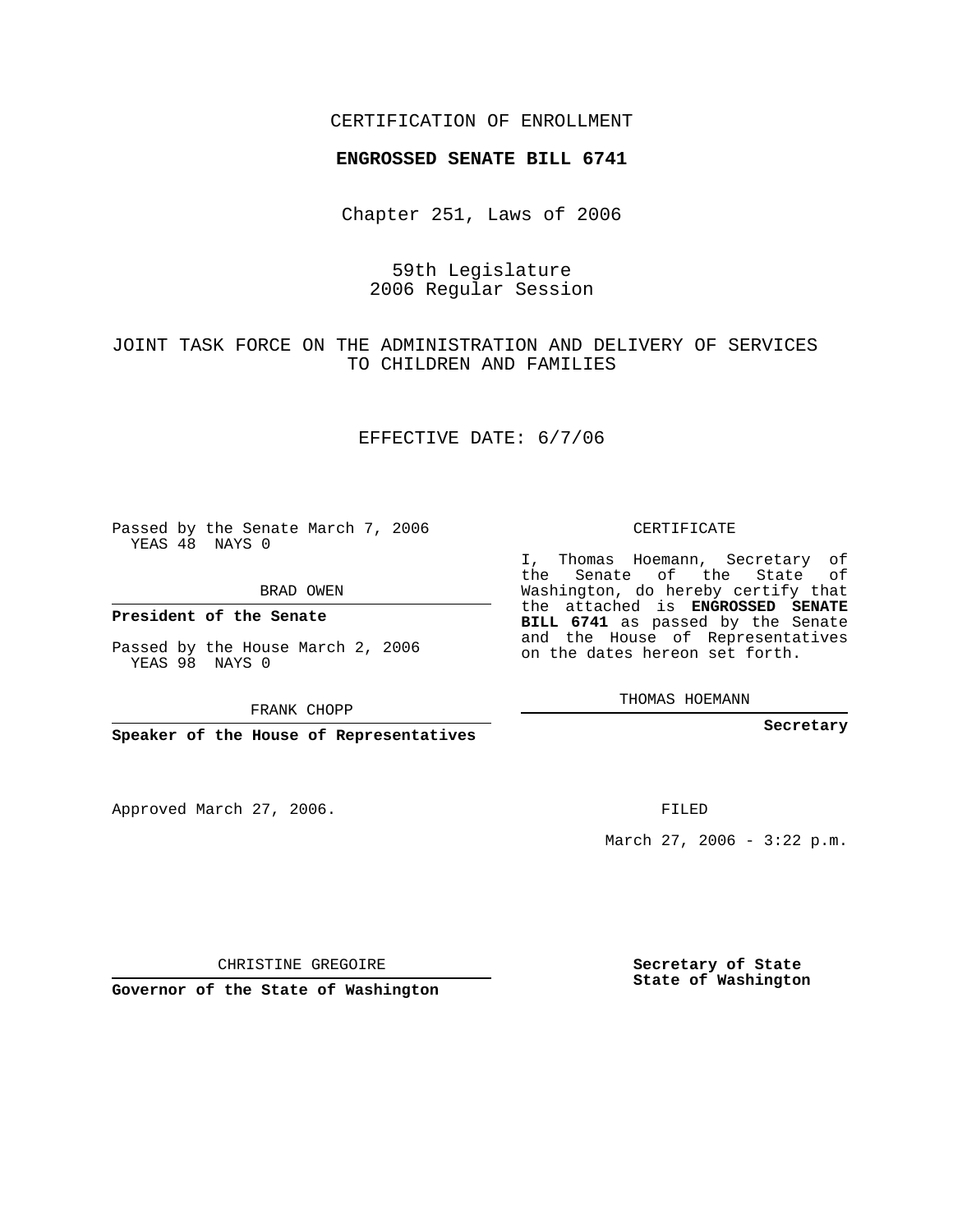# **ENGROSSED SENATE BILL 6741** \_\_\_\_\_\_\_\_\_\_\_\_\_\_\_\_\_\_\_\_\_\_\_\_\_\_\_\_\_\_\_\_\_\_\_\_\_\_\_\_\_\_\_\_\_

\_\_\_\_\_\_\_\_\_\_\_\_\_\_\_\_\_\_\_\_\_\_\_\_\_\_\_\_\_\_\_\_\_\_\_\_\_\_\_\_\_\_\_\_\_

## AS AMENDED BY THE HOUSE

Passed Legislature - 2006 Regular Session

**State of Washington 59th Legislature 2006 Regular Session By** Senators Stevens, Hargrove, Carrell, Brandland and Rasmussen Read first time 01/20/2006. Referred to Committee on Human Services & Corrections.

 AN ACT Relating to the joint task force on the administration and delivery of services to children and families; amending 2005 c 474 s 1 (uncodified); amending 2005 c 474 s 2 (uncodified); amending 2005 c 474 s 3 (uncodified); and providing expiration dates.

BE IT ENACTED BY THE LEGISLATURE OF THE STATE OF WASHINGTON:

 **Sec. 1.** 2005 c 474 s 1 (uncodified) is amended to read as follows: (1) A joint task force is created to determine the most appropriate and effective administrative structure for delivery of social and health services to the children and families of the state. The joint task force shall study how best to ensure that an administrative structure has defined lines of responsibility for delivering services to children and families in need and the best means for the public to hold government accountable for delivery of those services. The joint task force shall compare the effectiveness of: Including social and health services to children and families within an umbrella agency, such as the current department of social and health services; establishing a separate agency for social and health services to children and families whose administrator reports directly to the governor; or creating a children and family services cabinet reporting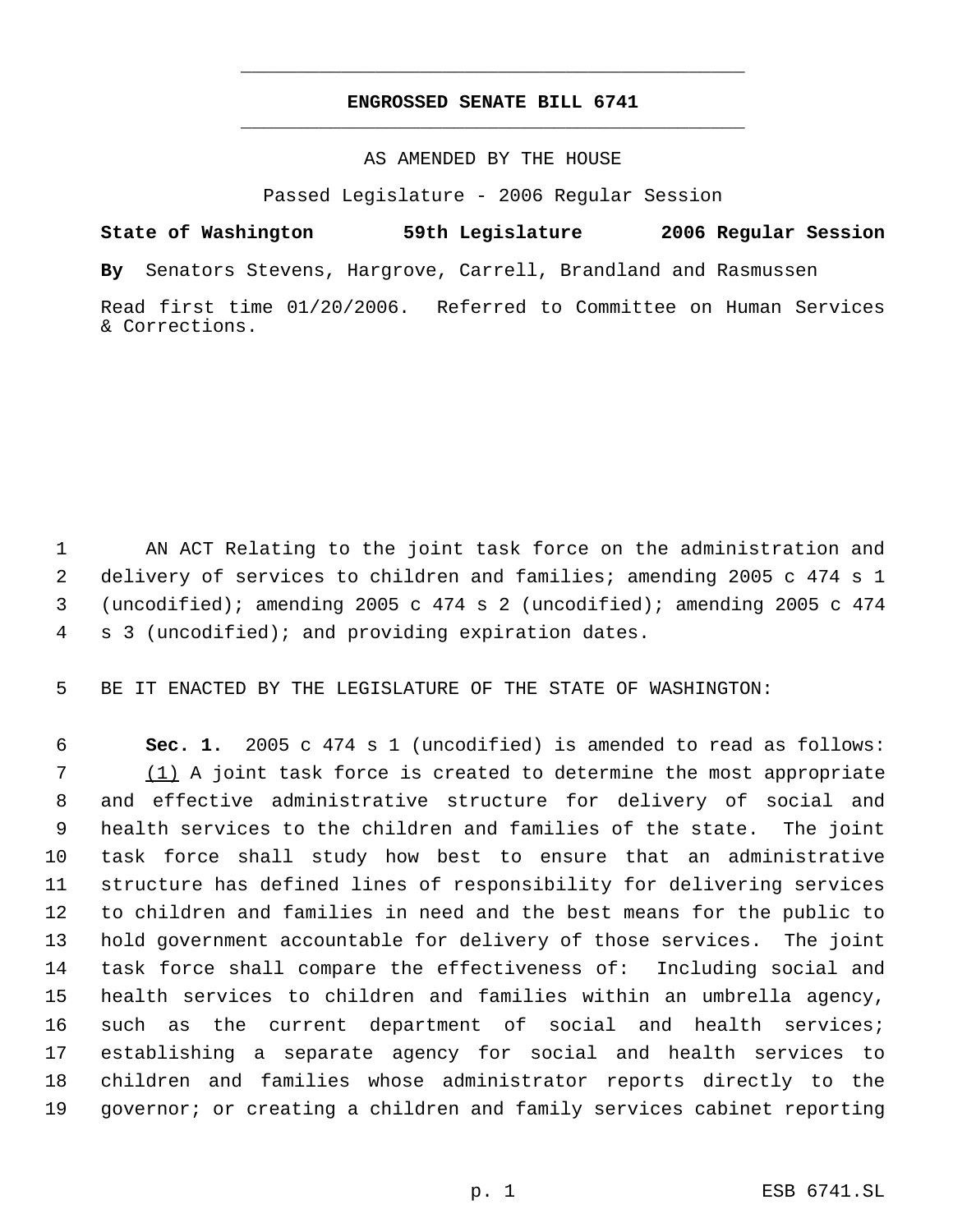directly to the governor. The joint task force shall, as part of the comparison, examine the administrative structures used in other states

to deliver social and health services to children and families.

(2) This section expires July 1, 2007.

 **Sec. 2.** 2005 c 474 s 2 (uncodified) is amended to read as follows: (1) Membership of the joint task force shall consist of the following:

 (a) The dean of the school of social work at the University of Washington or an academic professor from a list recommended by the dean, jointly appointed by the chairs of the house of representatives children and family services committee and the senate human services 12 and corrections committee;

 (b) Two members of the house of representatives appointed by the speaker of the house of representatives, one of whom shall be a member of the majority caucus and one of whom shall be a member of the minority caucus, and two members of the senate appointed by the president of the senate, one of whom shall be a member of the majority caucus and one of whom shall be a member of the minority caucus;

 (c) The secretary of the department of social and health services 20 or the secretary's designee;

 (d) An individual with previous experience as an administrator of a public agency providing services to children and families, jointly appointed by the chairs of the house of representatives children and family services committee and the senate human services and corrections committee;

 (e) A juvenile court administrator, jointly appointed by the chairs of the house of representatives children and family services committee and the senate human services and corrections committee;

 (f) A family superior court judge, jointly appointed by the chairs of the house of representatives children and family services committee and the senate human services and corrections committee;

 (g) The director of the office of the family and children's ombudsman;

 (h) A social worker with experience in the public sector serving children and families, jointly appointed by the chairs of the house of representatives children and family services committee and the senate 37 human services and corrections committee; ((and))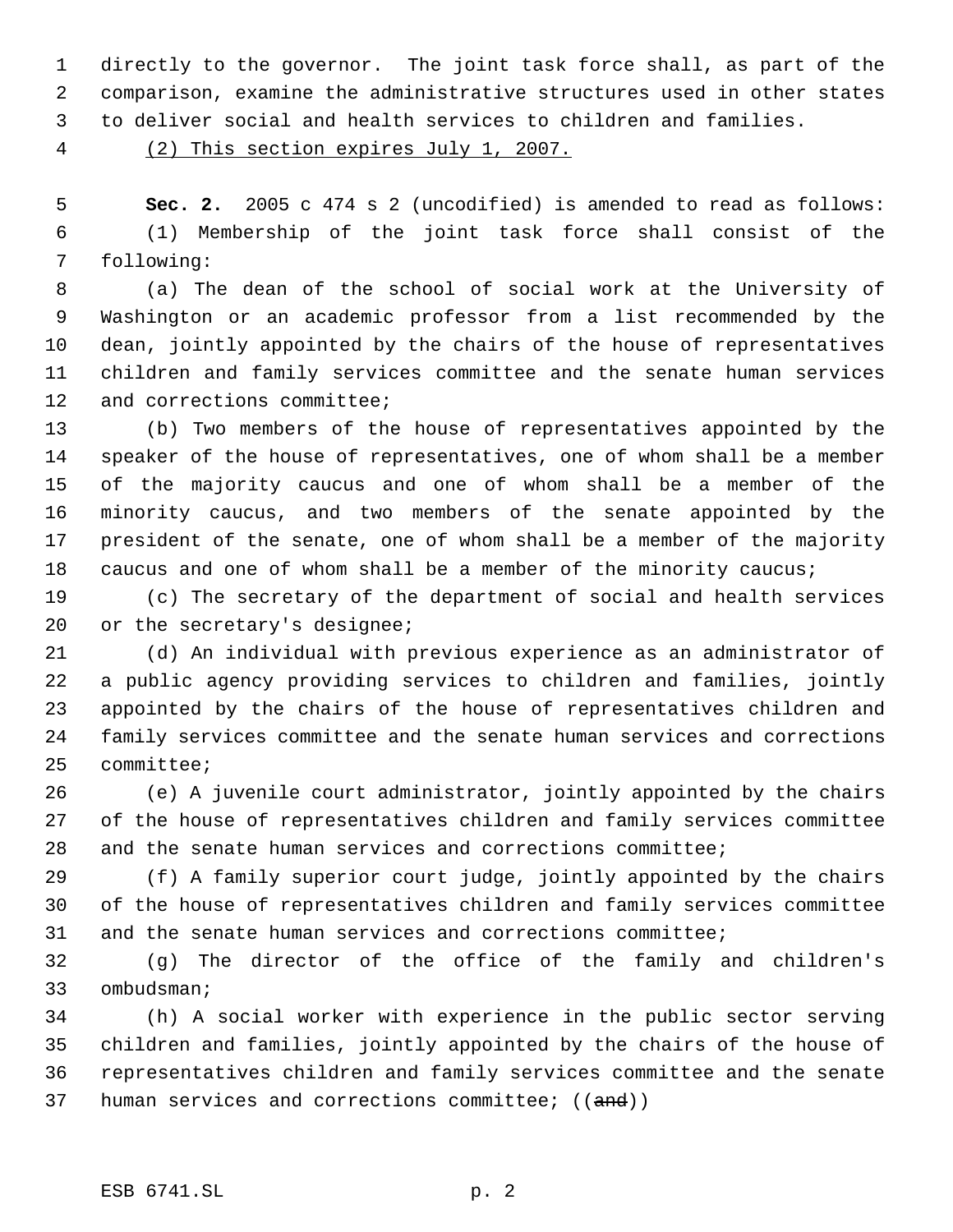(i) Two representatives of community-based providers serving children and families, jointly appointed by the chairs of the house of representatives children and family services committee and the senate 4 human services and corrections committee;

 (j) A representative from the office of the superintendent of public instruction;

(k) A representative from the office of public defender.

 (2) The dean of the school of social work at the University of Washington or the academic professor appointed from a list recommended by the dean shall be the chair of the joint task force.

 (3) Staff support for the joint task force shall be provided by the house of representatives office of program research and senate 13 committee services and may include consultant services.

 (4) Legislative members of the joint task force shall be reimbursed for travel expenses in accordance with RCW 44.04.120. Nonlegislative members, except those representing an employer or organization, are entitled to be reimbursed for travel expenses in accordance with RCW 43.03.050 and 43.03.060.

# (5) This section expires July 1, 2007.

 **Sec. 3.** 2005 c 474 s 3 (uncodified) is amended to read as follows: (1) The joint task force shall make recommendations concerning which administrative structure or structures would best realize efficiencies in administration and best achieve positive outcomes for children and families, including, but not limited to, the following:

 (a) Reducing the number of children at risk for abuse or neglect 26 and increasing the safety and well-being of children;

 (b) Increasing the ability of families to care for their own children and reducing the number of children in foster care;

 (c) Increasing placement stability and permanency for children in out-of-home care and reducing unsafe and inappropriate placements;

(d) Delivering appropriate and timely mental health services;

 (e) Providing adequate and appropriate staff training and education;

(f) Promoting foster parent recruitment, training, and retention;

(g) Reducing the frequency and duration of sibling separation;

(h) Delivering adequate and timely services to adolescents; and